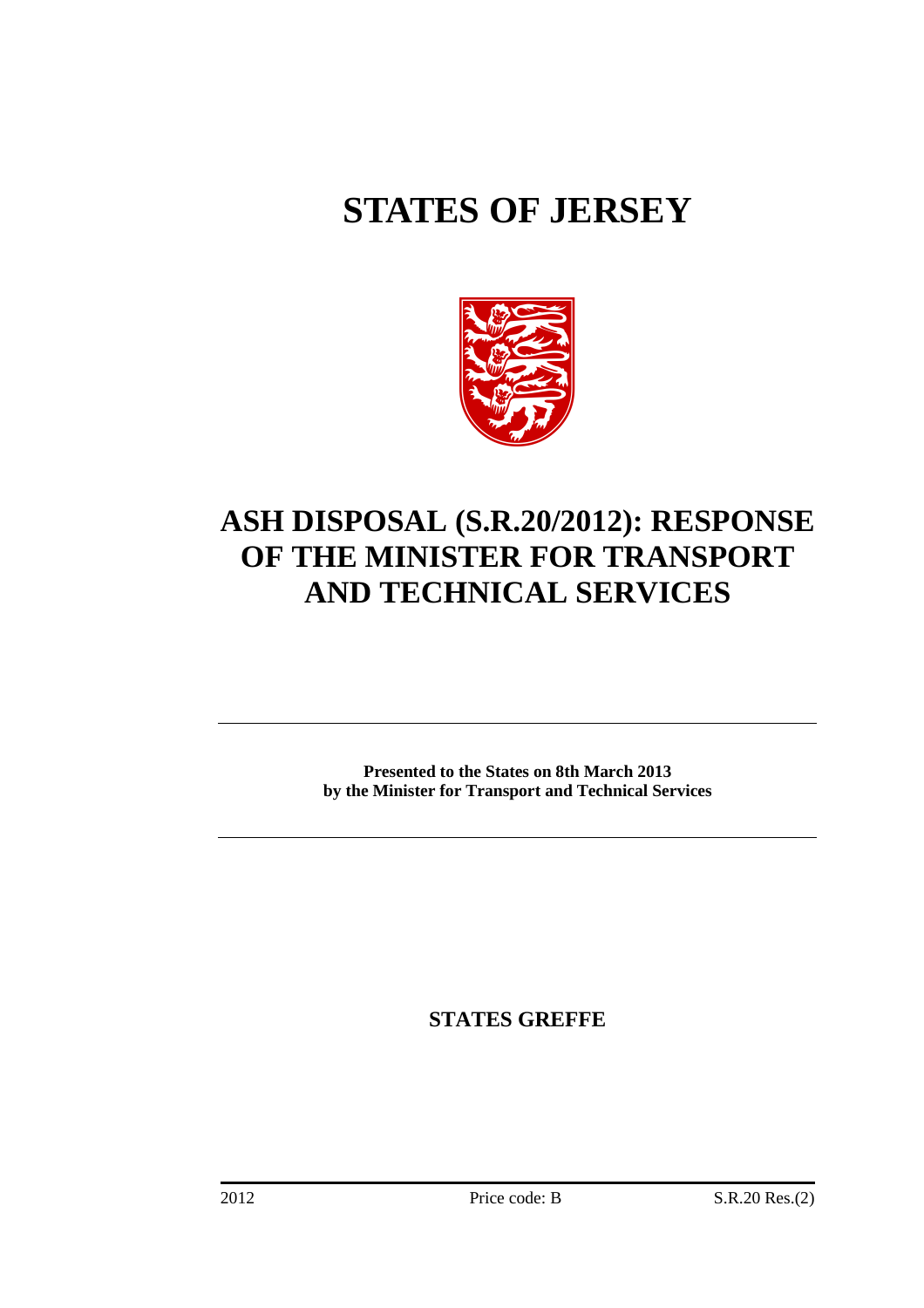#### **ASH DISPOSAL (S.R.20/2012): RESPONSE OF THE MINISTER FOR TRANSPORT AND TECHNICAL SERVICES**

| <b>Ministerial Response to:</b>          | S.R.20/2012       |
|------------------------------------------|-------------------|
| <b>Ministerial Response required by:</b> | 28th January 2013 |
| <b>Review title:</b>                     | Ash Disposal      |
| <b>Scrutiny Panel:</b>                   | Environment       |

#### **INTRODUCTION**

The Minister for Transport and Technical Services welcomes the Environment Scrutiny Panel study on the disposal of residues from the new Energy from Waste Plant. The new plant is built to meet international emissions standards, but to do this the flue gases are scrubbed to remove pollutants, giving rise to Air Pollution Control Residues (APCr), which require disposal as hazardous waste. The Minister is delighted that the Duly Reasoned Request (DRR) for export of this waste has recently been approved by the UK authorities, allowing the waste to be exported for the next 3 years. The backlog of bagged APCr, which is currently held in bags at La Collette will be exported. Arrangements to export the APCr will take time to procure, however the process has started. The new plant now produces Incinerator Bottom Ash (IBA) of a higher quality than the old plant, and the prospect of recovery of some of the IBA is now better. Testing which is already underway will determine whether the IBA is of sufficient quality and low enough in contaminants to recycle. If there is a need to exclude more wastes, such as batteries, that contaminate the ash, to achieve the required low contamination levels, this will need to be pursued.

#### **FINDINGS**

| <b>Findings</b>                                                                                                                                                                                                                                                                                                                                                                                                                                                                                                                                                                                                                                                                                                                                     | <b>Comments</b>                                                                                                                                                                                                                                                                                                                                                                                                                                                                                                                                                                                                                                                                                                                                                                                                        |
|-----------------------------------------------------------------------------------------------------------------------------------------------------------------------------------------------------------------------------------------------------------------------------------------------------------------------------------------------------------------------------------------------------------------------------------------------------------------------------------------------------------------------------------------------------------------------------------------------------------------------------------------------------------------------------------------------------------------------------------------------------|------------------------------------------------------------------------------------------------------------------------------------------------------------------------------------------------------------------------------------------------------------------------------------------------------------------------------------------------------------------------------------------------------------------------------------------------------------------------------------------------------------------------------------------------------------------------------------------------------------------------------------------------------------------------------------------------------------------------------------------------------------------------------------------------------------------------|
| <b>Findings: Incinerator Bottom Ash (IBA)</b>                                                                                                                                                                                                                                                                                                                                                                                                                                                                                                                                                                                                                                                                                                       |                                                                                                                                                                                                                                                                                                                                                                                                                                                                                                                                                                                                                                                                                                                                                                                                                        |
| The review has shown that approximately<br>18,000 tonnes of IBA generated by the<br>operation of the EfW plant at current levels<br>(approximately 70,000 tonnes of waste per<br>annum) could be recovered through a<br>relatively straightforward process including<br>crushing, metal separation, weathering and<br>grading into IBA aggregate (IBAA), which<br>would no longer be classified as waste and<br>would be suitable for use<br>by<br>the<br>construction industry, in either bound or<br>unbound form. This would require limited<br>by TTS<br>in<br>appropriate<br>investment<br>infrastructure including a concrete base,<br>drainage, and additional fixed and mobile<br>equipment for crushing, grading and metals<br>extraction. | The Minister is keen to recycle bottom ash.<br>as soon as is practicable. Trials to separate<br>out metals from the ash have already been<br>started and this could be a first step towards<br>recycling IBA. Trials have commenced on<br>the stabilisation of the IBA and need to<br>continue to establish if the leachabiliity of<br>the ash can be reduced sufficiently for use<br>in construction. The mechanical processes<br>are straightforward; however the chemical<br>stabilisation is a complex issue to resolve.<br>The Minister is optimistic that recycling can<br>be achieved, and has a capital bid of<br>£1.5 million for a recycling facility to be<br>constructed in 2014, subject to the success<br>of trials this year. The use of the material is<br>dependent on the regulator agreeing the use |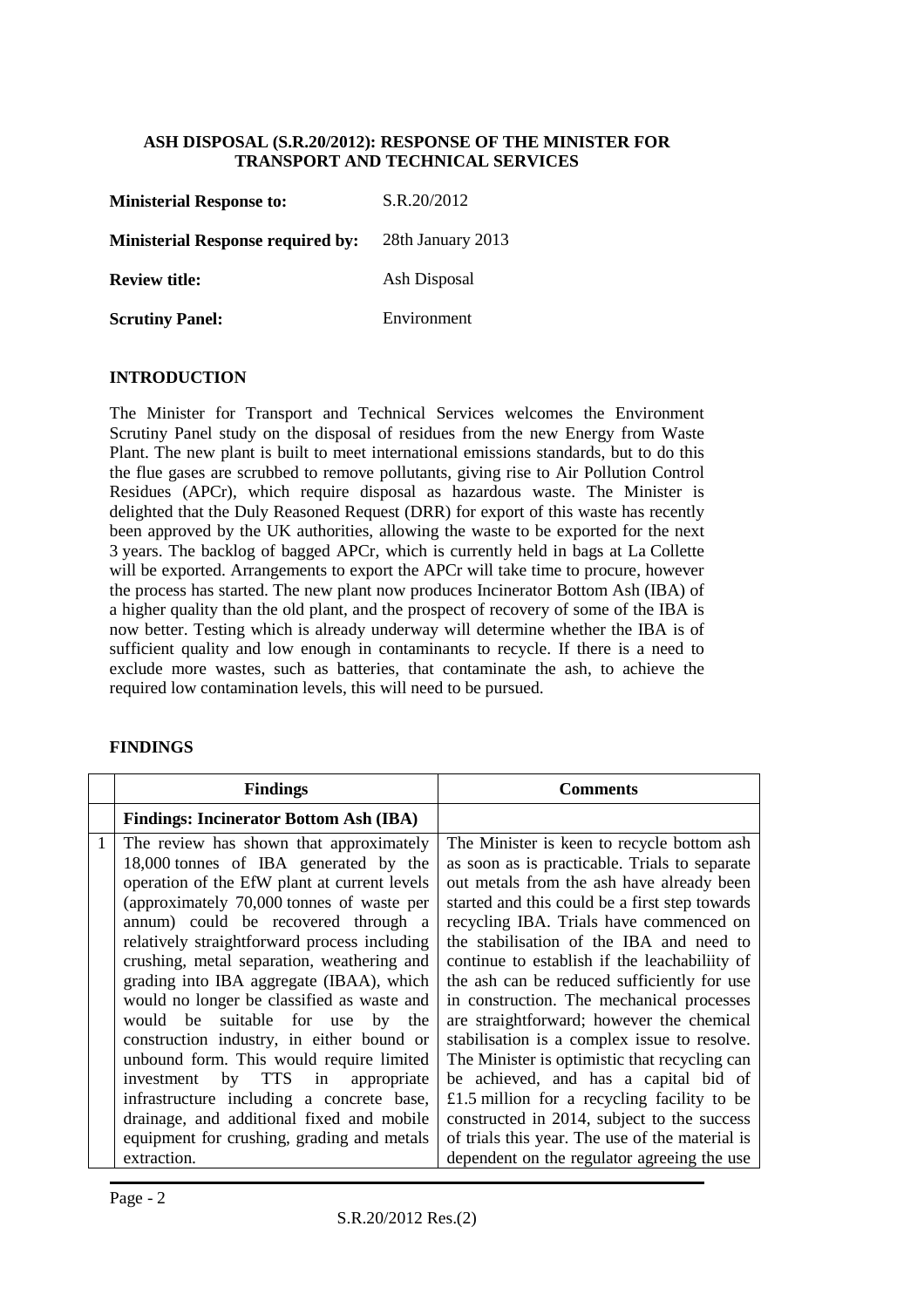|   | <b>Findings</b>                                                                                                                                                                                                                                                                                                                                                                                                                                                                                                                                                                                                                                                                                                                                        | <b>Comments</b>                                                                                                                                                                                                                                                                                                                                                                                                                                                                                                            |
|---|--------------------------------------------------------------------------------------------------------------------------------------------------------------------------------------------------------------------------------------------------------------------------------------------------------------------------------------------------------------------------------------------------------------------------------------------------------------------------------------------------------------------------------------------------------------------------------------------------------------------------------------------------------------------------------------------------------------------------------------------------------|----------------------------------------------------------------------------------------------------------------------------------------------------------------------------------------------------------------------------------------------------------------------------------------------------------------------------------------------------------------------------------------------------------------------------------------------------------------------------------------------------------------------------|
|   |                                                                                                                                                                                                                                                                                                                                                                                                                                                                                                                                                                                                                                                                                                                                                        | of the waste in construction, as there is no<br>UK Quality Protocol for end of waste for<br>IBA. The market for the aggregated is being<br>investigated with local aggregate, concrete<br>and asphalt producers. There will always be<br>some residual waste that is not suitable for<br>recovery which would require disposal<br>locally.                                                                                                                                                                                 |
| 2 | Successful recovery of IBA would require<br>the development of a local market for<br>processed IBAA appropriate to the needs of<br>the construction industry. For this purpose it<br>is anticipated that a commercial partnership<br>between TTS and a local quarry operator (or<br>operators) would be the best way forward.<br>Initial approaches have already been made<br>by TTS to the industry. More substantive<br>progress will require confirmation of the<br>chemical make-up of IBA that can be<br>produced consistently by the EfW, and<br>subsequently the operator would have to<br>satisfy the regulator that IBAA products<br>derived from it are safe for use in the local<br>environment in whatever form is eventually<br>selected. | The Minister agrees that the development of<br>IBAA as a product will require the<br>Department to work with construction<br>industry product suppliers,<br>once<br>the<br>chemical properties of stabilised ash have<br>been established. Regulator agreement on<br>the beneficial use of IBAA in construction<br>will be essential.                                                                                                                                                                                      |
| 3 | The TTS decision to appoint a new operator<br>for the vehicle scrap-yard and relocate it<br>using alternative methodologies will result<br>in the removal of vehicle shredder residues<br>and other contaminated wastes which have<br>up to now adversely affected the chemical<br>profile of the ash from EfW plant; these<br>must be removed for recycling to succeed.                                                                                                                                                                                                                                                                                                                                                                               | The Minister is delighted that the new waste<br>metals contractor, Hunts (Jersey) Ltd., is<br>now operating and will not be generating<br>vehicle shredder residues that require<br>disposal at the new EfW plant. The<br>intention is to assess the reduction in<br>pollutants in bottom ash as a result of this<br>change.                                                                                                                                                                                               |
| 4 | To further ensure that significant sources of<br>toxic metals and other waste components do<br>not enter the EfW plant waste-stream,<br>contaminating the ash and thus preventing<br>successful recycling into IBAA, it is<br>essential that improvements are made to the<br>separation of wastes at source. In particular<br>it is important that batteries, WEEE (Waste<br>Electrical and Electronic Equipment) and<br>other potential contaminants are separated<br>from the domestic waste-stream derived<br>from parish refuse collections. This may<br>point to a need for improved kerbside<br>separation on an Island-wide basis.                                                                                                              | The Minister supports initiatives by the<br>Department to reduce electrical goods<br>entering the EfW waste-stream, such as the<br>'electrical amnesty' project last year. The<br>States Waste Strategy supports separation<br>of waste at source and the contribution that<br>kerbside collection can make, as adopted by<br>some parishes. The key to better separation<br>is the change in mindset of everyone who<br>decides not to segregate when they discard<br>items and campaigns to achieve this are<br>ongoing. |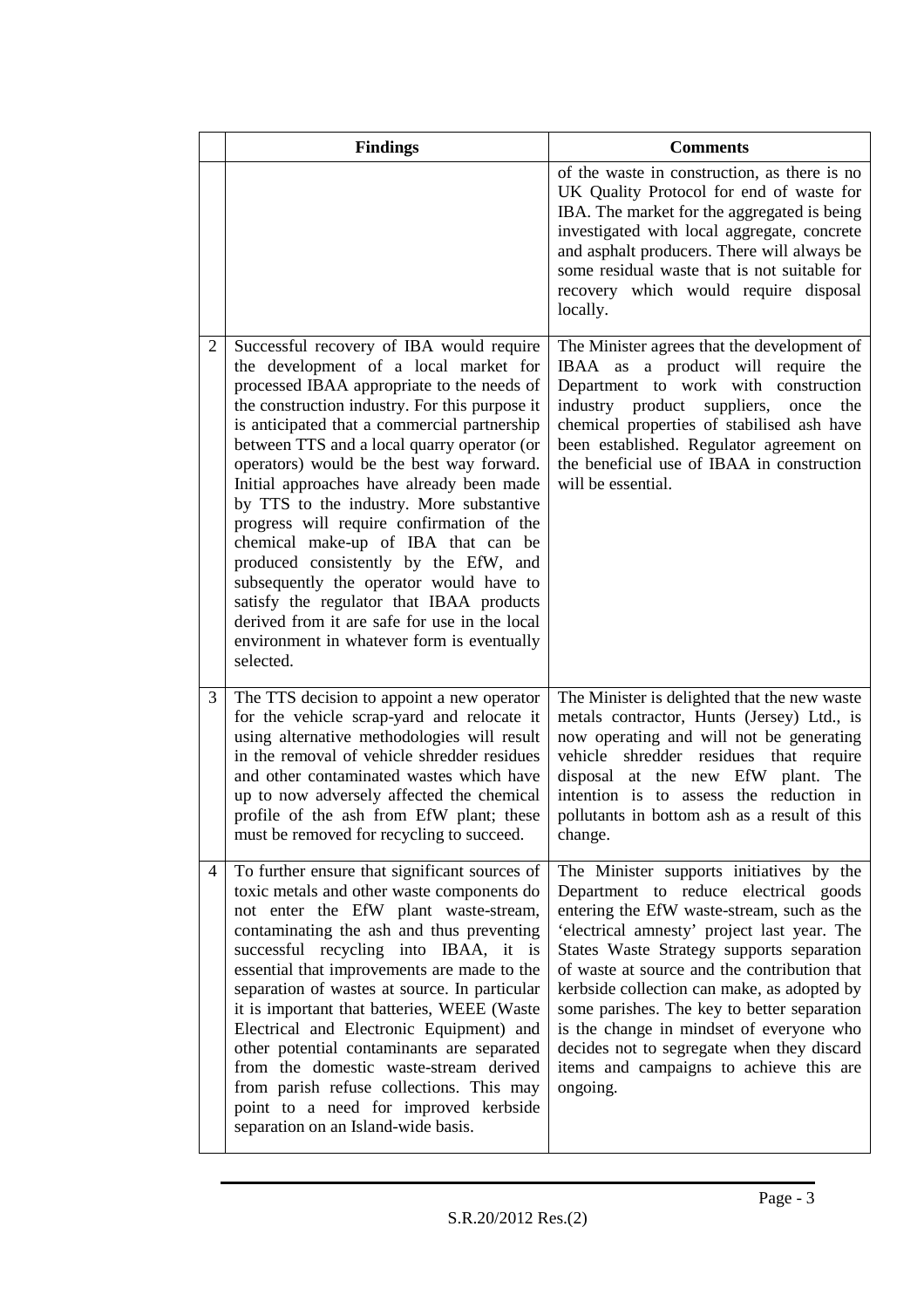|              | <b>Findings</b>                                                                                                                                                                                                                                                                                                                                                                                                                                                                                                                                                                                                                                                                                                                                                                                                                                                                                                                                                                                                                                                     | <b>Comments</b>                                                                                                                                                                                                                                                                                                                                                                                                                                                                                                                                                                                                                                                                  |
|--------------|---------------------------------------------------------------------------------------------------------------------------------------------------------------------------------------------------------------------------------------------------------------------------------------------------------------------------------------------------------------------------------------------------------------------------------------------------------------------------------------------------------------------------------------------------------------------------------------------------------------------------------------------------------------------------------------------------------------------------------------------------------------------------------------------------------------------------------------------------------------------------------------------------------------------------------------------------------------------------------------------------------------------------------------------------------------------|----------------------------------------------------------------------------------------------------------------------------------------------------------------------------------------------------------------------------------------------------------------------------------------------------------------------------------------------------------------------------------------------------------------------------------------------------------------------------------------------------------------------------------------------------------------------------------------------------------------------------------------------------------------------------------|
| 5            | It is anticipated that capital investment<br>would be required by TTS to initiate these<br>arrangements by 2014–15. Once the market<br>for Jersey's own IBAA was proven and<br>IBAA reliably recycled within the Island,<br>the processing of Guernsey's waste could<br>considered. However,<br>be<br>also<br>firm<br>assurances would be needed of a market for<br>the additional volumes of IBAA produced<br>as a result. The Panel considers that one<br>way to achieve this might be by means of an<br>agreement for Guernsey to import a<br>proportional volume of recovered IBAA<br>product(s) for use in their construction<br>industry.                                                                                                                                                                                                                                                                                                                                                                                                                     | Regulator approval and development of the<br>use of IBAA for construction will take a<br>number of years, and will be dependent on<br>construction activity, as Jersey has a small<br>for secondary aggregates.<br>market<br>$\mathbf{H}$<br>Guernsey seek processing of waste at the<br>new EfW, the Minister will need to decide<br>whether to take this to the States for<br>consideration. This could be at a point when<br>the development of IBAA use is still<br>ongoing and only a portion of the output is<br>being recycled. The potential for IBA to be<br>returned to Guernsey for their disposal,<br>recovery, or as processed IBAA would need<br>to be considered. |
| 6            | It is noted that there may still be a<br>requirement for limited landfill capacity for<br>a small quantity of material (fines)<br>unsuitable for use as aggregate.                                                                                                                                                                                                                                                                                                                                                                                                                                                                                                                                                                                                                                                                                                                                                                                                                                                                                                  | IBA recovery may be possible for much of<br>waste-stream; however there will<br>the<br>always be some residual waste.                                                                                                                                                                                                                                                                                                                                                                                                                                                                                                                                                            |
|              | Findings: Air pollution control residues<br>(APCr)                                                                                                                                                                                                                                                                                                                                                                                                                                                                                                                                                                                                                                                                                                                                                                                                                                                                                                                                                                                                                  |                                                                                                                                                                                                                                                                                                                                                                                                                                                                                                                                                                                                                                                                                  |
| $\mathbf{1}$ | The review found differing views<br>on<br>options for the disposal of hazardous APCr.<br>The Minister for Planning and Environment<br>appears to favour investment in plant to<br>enable on-Island processing of APCr for<br>recovery using vitrification technology,<br>which is a highly technical and energy-<br>intensive option that locks contaminants<br>into a stable glass-like substance. Both TTS<br>and the Panel's advisers consider that this<br>would be a very expensive option for<br>Jersey, which would be<br>uneconomic<br>compared with existing alternatives that are<br>available either for recovery or disposal off-<br>Island. It is also risky, involving relatively<br>unproven and complex technology. A<br>further concern is that it would produce at<br>very high cost a specialised aggregate<br>material which would have to compete in<br>the market with other forms of inexpensive<br>aggregate, including IBAA, which could be<br>produced at much lower cost from the<br>greater proportion of waste produced by the<br>EfW. | The Minister agrees that processes for the<br>disposal or recovery of APCr should be<br>economically viable<br>and<br>sustainable,<br>particularity in respect<br>of proven<br>technology with as low as possible energy<br>demand. Plasma arc vitrification is not<br>considered viable at present; however,<br>developing technology will need to be<br>reviewed prior to the end of the current<br>DRR period.                                                                                                                                                                                                                                                                |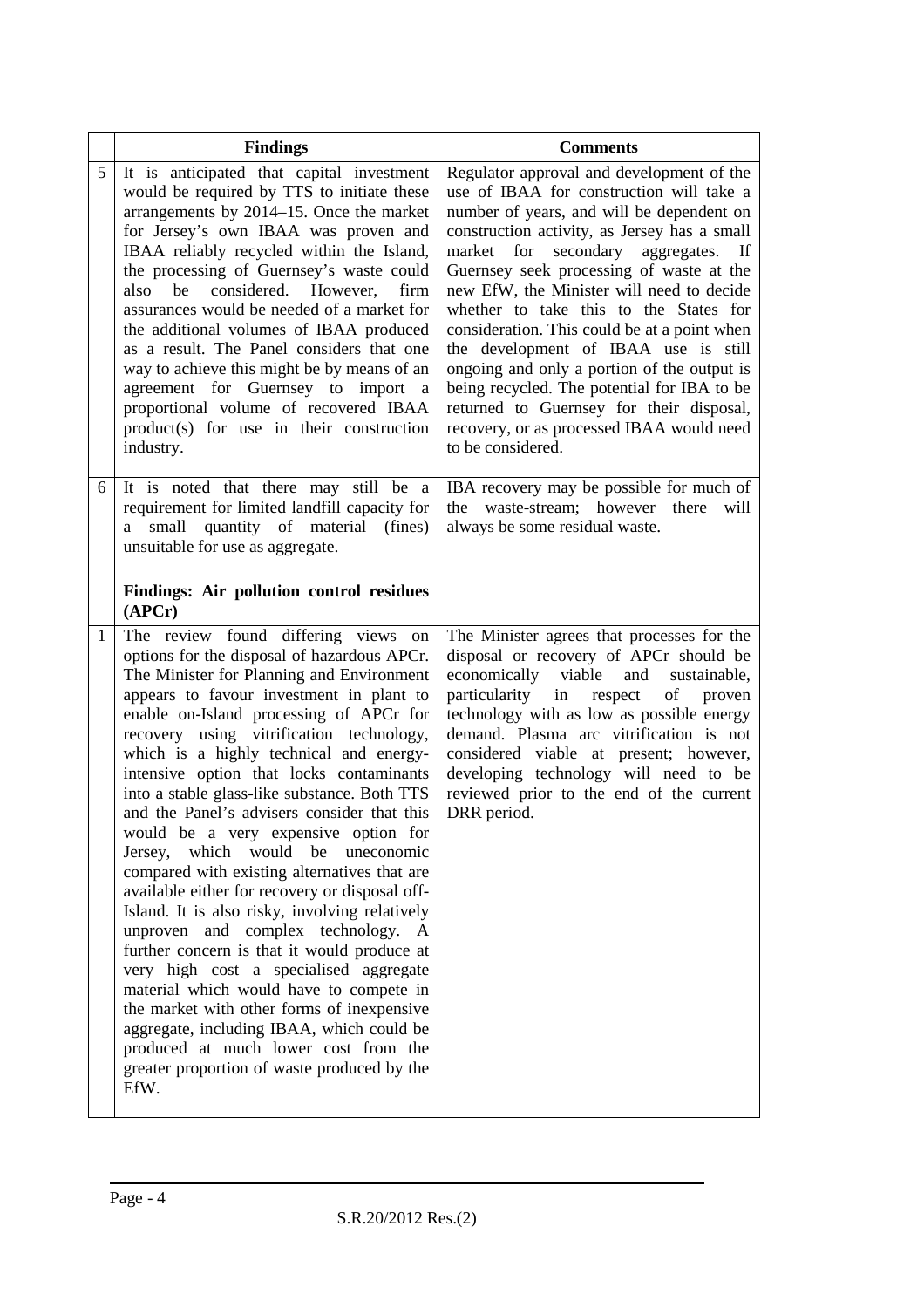|                | <b>Findings</b>                                                                                                                                                                                                                                                                                                                                                                                                                                                                                                                                                                                                                     | <b>Comments</b>                                                                                                                                                                                                                                                                                                                                                                                                                                                                                   |
|----------------|-------------------------------------------------------------------------------------------------------------------------------------------------------------------------------------------------------------------------------------------------------------------------------------------------------------------------------------------------------------------------------------------------------------------------------------------------------------------------------------------------------------------------------------------------------------------------------------------------------------------------------------|---------------------------------------------------------------------------------------------------------------------------------------------------------------------------------------------------------------------------------------------------------------------------------------------------------------------------------------------------------------------------------------------------------------------------------------------------------------------------------------------------|
| $\overline{2}$ | The Panel therefore favours the preferred<br>option of the Minister for Transport and<br>Technical Services and his Department,<br>which would involve exporting the backlog<br>of approximately 4,000 tonnes of APCr<br>currently stored in Cell 33 for disposal,<br>followed by a similar volume annually<br>thereafter. TTS have advised the Panel that<br>they consider the costs of shipping, landfill<br>taxes and gate fees could be contained<br>within the £1 million budget currently<br>allocated for construction of the cells<br>safely contain APCr<br>needed to<br>at<br>La Collette, making export a viable option. | The Minister agrees that export for disposal<br>is the most likely option that the current<br>procurement process will conclude with;<br>however, the Minister is keen, if the option<br>is available and economic, to send the APCr<br>output over the next 3 years to the UK for<br>recovery. The procurement process will<br>cost<br>shipping<br>identify the<br>$\sigma$<br>and<br>disposal/recovery, and it is hoped that<br>budgets currently predicted as available will<br>be sufficient. |
| 3              | In the first instance, it is considered that the<br>backlog of APCr could be disposed of in<br>former<br>mines<br>which<br>salt<br>are<br>now<br>appropriately permitted to accept<br>the<br>material either in the UK, where this is<br>classified as disposal, or in Germany, where<br>it is currently viewed as a recovery process.<br>Alternatively, it could be pre-treated by acid<br>stabilisation in the UK for disposal into non-<br>hazardous landfill.                                                                                                                                                                   | The Minister agrees that the most likely<br>destination for the bags of APCr which<br>have solidified would require disposal/<br>recovery in salt mines in the UK or Europe;<br>however, the procurement process will seek<br>out the most economic solution to shipping<br>and disposal/recovery.                                                                                                                                                                                                |
| 4              | The 'legacy' APCr in Cell 33 was bagged<br>with a view to facilitating its removal,<br>should a suitable treatment or alternative<br>disposal option later become available.<br>Whilst this has enabled TTS to retain the<br>option of removal from La Collette, some<br>treatment processes cannot handle bagged<br>APCr; and some processes cannot treat<br>APCr that has been exposed to the elements<br>for any length of time, as it can become<br>hardened in storage.                                                                                                                                                        | The Minister agrees that export for disposal<br>is the most likely option that the current<br>procurement process will conclude with;<br>however, the Minister is keen, if available<br>and economic, to send the APCr output<br>over the next 3 years to the UK for<br>recovery.                                                                                                                                                                                                                 |
| 5              | Once the backlog has been dealt with, APCr<br>subsequently generated by the EfW plant<br>could be stored temporarily, using suitable<br>infrastructure, and then shipped at economic<br>to the<br>intervals<br>same facility<br>under<br>conditions approved by the regulator.                                                                                                                                                                                                                                                                                                                                                      | APCr is likely to be accumulated for export<br>in dry powder form, which could be in a<br>silo at the new EfW or in powder tanker<br>shipping containers/lorries. This will be<br>explored in<br>the current procurement<br>process.                                                                                                                                                                                                                                                              |
| 6              | The initial options of disposal in salt mines<br>or use of acid stabilisation should be<br>periodically reviewed against any available<br>alternatives<br>export<br>for recovery,<br>of<br>accelerated<br>including<br>carbonation,<br>vitrification, and acid-washing to recover                                                                                                                                                                                                                                                                                                                                                   | The Minister agrees that export for disposal<br>a likely option that the current<br>is<br>procurement process will conclude with;<br>however, the Minister is keen, if available<br>and economic, to send the APCr output<br>over the next 3 years to the UK for                                                                                                                                                                                                                                  |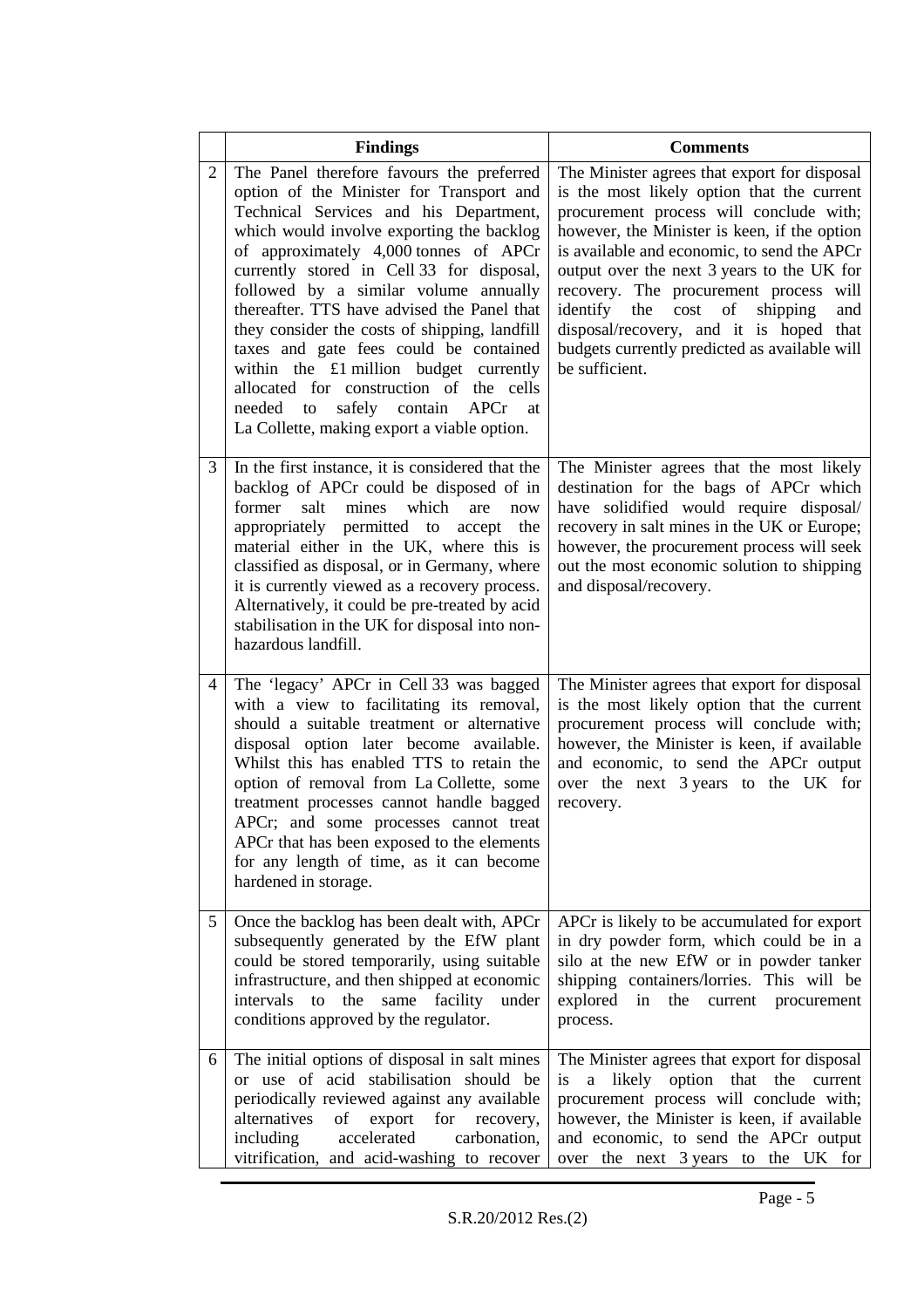|   | <b>Findings</b>                                                                                                                                                                                                                                                                                                                                                                                                                                                                                                                                                                                                                          | <b>Comments</b>                                                                                                                                                                                                                                                                                                                                                                                                                                                                                                                                                                                                                                                                                                              |
|---|------------------------------------------------------------------------------------------------------------------------------------------------------------------------------------------------------------------------------------------------------------------------------------------------------------------------------------------------------------------------------------------------------------------------------------------------------------------------------------------------------------------------------------------------------------------------------------------------------------------------------------------|------------------------------------------------------------------------------------------------------------------------------------------------------------------------------------------------------------------------------------------------------------------------------------------------------------------------------------------------------------------------------------------------------------------------------------------------------------------------------------------------------------------------------------------------------------------------------------------------------------------------------------------------------------------------------------------------------------------------------|
|   | gypsum substitute. Should these alternatives<br>be proved to offer viable solutions for<br>Jersey's hazardous APCr in due course,<br>there should be an automatic presumption<br>that export for recovery would be favoured<br>over disposal, following the principles of<br>the waste hierarchy. There would be an<br>expectation that export for recovery should<br>be adopted as soon as it proved feasible on<br>practical and economic grounds.                                                                                                                                                                                     | The<br>development of other<br>recovery.<br>processes in the future would be considered<br>for adoption in the next APCr management<br>contract.                                                                                                                                                                                                                                                                                                                                                                                                                                                                                                                                                                             |
| 7 | Export for disposal requires Jersey to make<br>application to the UK Department for<br>Environment, Food and Rural Affairs<br>(Defra) for approval on the grounds that<br>Jersey does not have existing facilities to<br>adequately process or safely landfill this<br>hazardous waste. This has already been<br>done and the response is currently awaited.                                                                                                                                                                                                                                                                             | The Minister is delighted to have recently<br>been granted the DRR for export of APCr<br>from the UK Authorities.                                                                                                                                                                                                                                                                                                                                                                                                                                                                                                                                                                                                            |
|   | Implications for the importation<br>of<br><b>Guernsey's waste</b>                                                                                                                                                                                                                                                                                                                                                                                                                                                                                                                                                                        |                                                                                                                                                                                                                                                                                                                                                                                                                                                                                                                                                                                                                                                                                                                              |
|   | The potential importation of a significant<br>quantity of Guernsey's domestic waste for<br>incineration at Jersey's EfW plant has been<br>under discussion for some time. The figure<br>of 30,000 tonnes is seen as a practical<br>proposition, as this would bring the plant to<br>its full operating capacity of 105,000 tonnes<br>per annum. The benefits to Jersey would be<br>in the form of any payment received and an<br>increased ability to generate electricity for<br>local consumption.                                                                                                                                     | If Guernsey seeks processing of waste at the<br>new EfW, the Minister will need to decide<br>whether to take this to the States for<br>consideration, which will be informed by<br>the contribution to the capital and operating<br>overheads of the plant, as well as electricity<br>revenue. Additional revenue from waste<br>acceptance fees have the potential to be<br>used<br>to<br>support<br>environmental<br>improvements.                                                                                                                                                                                                                                                                                          |
|   | However, it is clear that processing<br>Guernsey's waste would also generate<br>additional quantities of ash. From its<br>investigation, the Panel is aware that the<br>general presumption under the Basel<br>Convention against the export of such<br>wastes would render the popular solution of<br>sending a proportionate volume of ash back<br>to our sister Island impractical. This would<br>leave Jersey with the problem of how to<br>deal with some 1,700 tonnes of extra APCr<br>8,000 additional<br>tonnes<br>of<br>and<br><b>IBA</b><br>annually, which would clearly need to be<br>factored into any potential agreement. | IBA recovery may be possible for much of<br>the waste-stream; however, there will<br>always be some residual waste. Regulator<br>approval and development of the use of<br>IBAA for construction will take a number<br>of years, and will be dependent on<br>construction activity, as Jersey has a small<br>secondary<br>market for<br>aggregates.<br>-If<br>Guernsey seeks processing of waste at the<br>new EfW, it could be at a point when the<br>development of IBAA use is still ongoing<br>and only a portion of the output is being<br>recycled. The potential IBA to be returned<br>to Guernsey for their disposal, recovery or<br>as processed IBAA, would need to be<br>considered. The DRR allows the export of |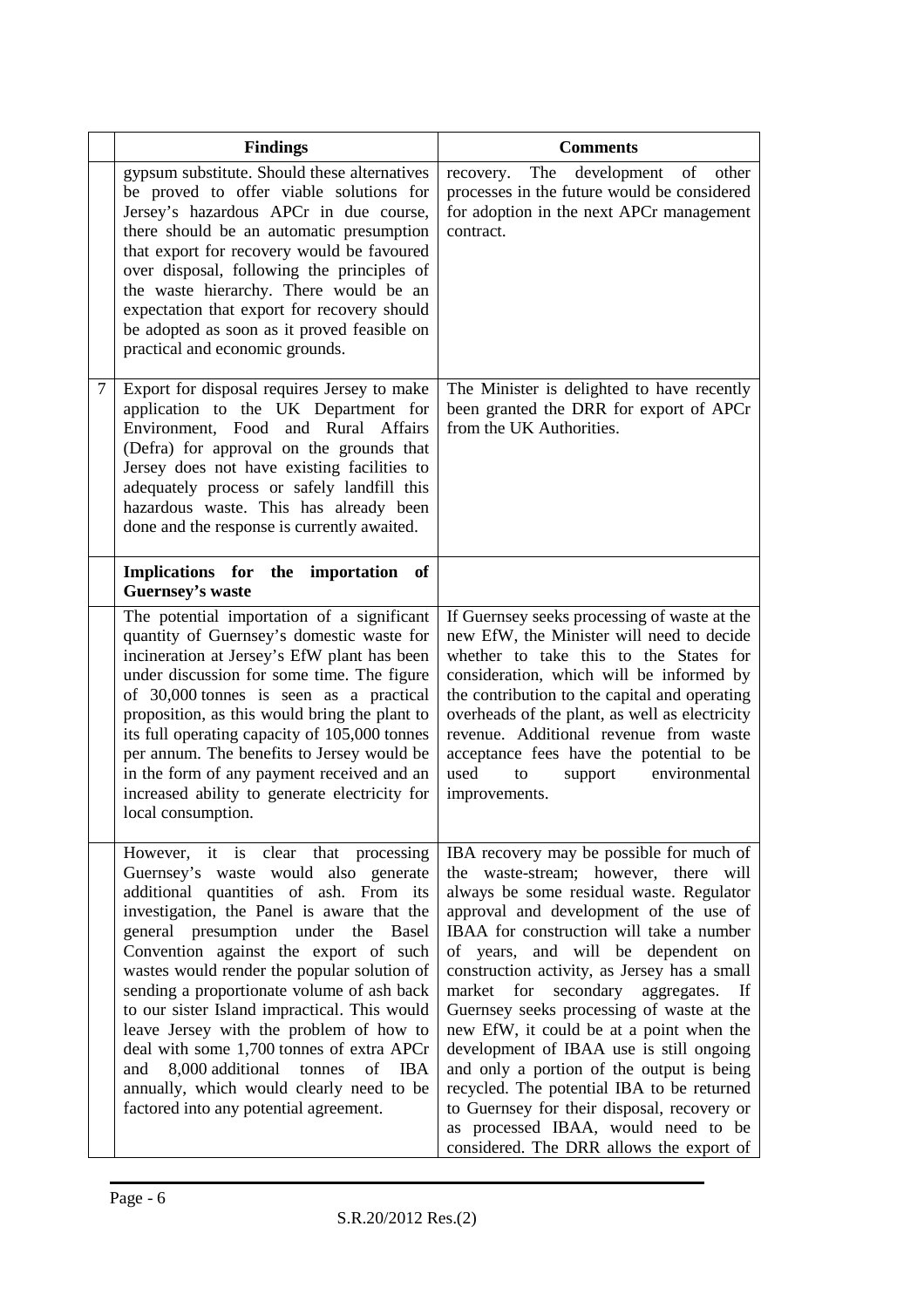| <b>Findings</b>                                                                                                                                                                                                                                                                                                                                                                                                                                                                                                                                                                                                          | <b>Comments</b>                                                                                                                                                                                                                                                                                                                                                                                                                                                                                                                                                                                                                                                                                                                                                                                                                  |
|--------------------------------------------------------------------------------------------------------------------------------------------------------------------------------------------------------------------------------------------------------------------------------------------------------------------------------------------------------------------------------------------------------------------------------------------------------------------------------------------------------------------------------------------------------------------------------------------------------------------------|----------------------------------------------------------------------------------------------------------------------------------------------------------------------------------------------------------------------------------------------------------------------------------------------------------------------------------------------------------------------------------------------------------------------------------------------------------------------------------------------------------------------------------------------------------------------------------------------------------------------------------------------------------------------------------------------------------------------------------------------------------------------------------------------------------------------------------|
|                                                                                                                                                                                                                                                                                                                                                                                                                                                                                                                                                                                                                          | APCr to the capacity of the EfW plant and<br>would not constrain the export of this<br>residue.                                                                                                                                                                                                                                                                                                                                                                                                                                                                                                                                                                                                                                                                                                                                  |
| If the Minister for Transport and Technical<br>Services adopts the recommendations for<br>ash disposal in this report, a similar<br>additional volume of 8,000 tonnes of IBAA<br>would be produced, which would require a<br>larger market for IBAA construction<br>materials in due course. Permission would<br>also need to be sought in the short to<br>medium term for export of the additional<br>APCr. Because of these factors it is<br>recommended that a new ash disposal<br>strategy is allowed time to settle in and<br>prove itself in operation before a decision<br>on importing Guernsey's waste is made. | IBA recovery may be possible for much of<br>the waste-stream; however, there<br>will<br>always be some residual waste. The<br>regulator approval and development of the<br>use of IBAA for construction will take a<br>number of years, and will be dependent on<br>construction activity, as Jersey has a small<br>market for secondary aggregates. If<br>Guernsey seeks processing of waste at the<br>new EfW, it could be at a point when the<br>development of IBAA use is still ongoing<br>and only a portion of the output is being<br>recycled. The potential for IBA to be<br>returned to Guernsey for their disposal,<br>recovery or as processed IBAA, would need<br>to be considered. The DRR allows the<br>export of APCr to the capacity of the EfW<br>plant and would not constrain the export of<br>this residue. |

### **RECOMMENDATIONS**

|   | <b>Recommendations</b>                                                                                                                                                                                                                                                                                                                                        | <b>To</b>  | Accept/<br><b>Reject</b>                                         | <b>Comments</b>                                                                                                                                                                                                                                                                                                                                                                                                                                                                                                                                                  | <b>Target date</b><br>of action/<br>completion |
|---|---------------------------------------------------------------------------------------------------------------------------------------------------------------------------------------------------------------------------------------------------------------------------------------------------------------------------------------------------------------|------------|------------------------------------------------------------------|------------------------------------------------------------------------------------------------------------------------------------------------------------------------------------------------------------------------------------------------------------------------------------------------------------------------------------------------------------------------------------------------------------------------------------------------------------------------------------------------------------------------------------------------------------------|------------------------------------------------|
|   | <b>Incinerator Bottom Ash</b><br>(IBA)                                                                                                                                                                                                                                                                                                                        |            |                                                                  |                                                                                                                                                                                                                                                                                                                                                                                                                                                                                                                                                                  |                                                |
| 1 | current policy of <b>TTS</b> /<br>The<br>permanently burying IBA<br>in<br>sealed cells<br>at<br>La Collette should cease,<br>and all IBA produced in<br>future at the EfW plant<br>should be processed into<br>IBAA (incinerator bottom<br>ash aggregate) of<br><sub>a</sub><br>consistent quality suitable<br>for use by the local<br>construction industry. | <b>ENV</b> | Accept in<br>principle<br>subject to<br>practical<br>constraints | Subject to future budgetary<br>constraints, IBA should be<br>processed and stabilised for<br>use as potential aggregate in<br>the future. IBA recovery may<br>be possible for much of the<br>waste-stream; however, there<br>will always be some residual<br>waste. The regulator approval<br>and development of the use of<br>IBAA for construction will<br>take a number of years, and<br>will<br>dependent<br>be<br><sub>on</sub><br>construction activity, as Jersey<br>has a small market for<br>secondary aggregates. It is<br>likely that there will be a |                                                |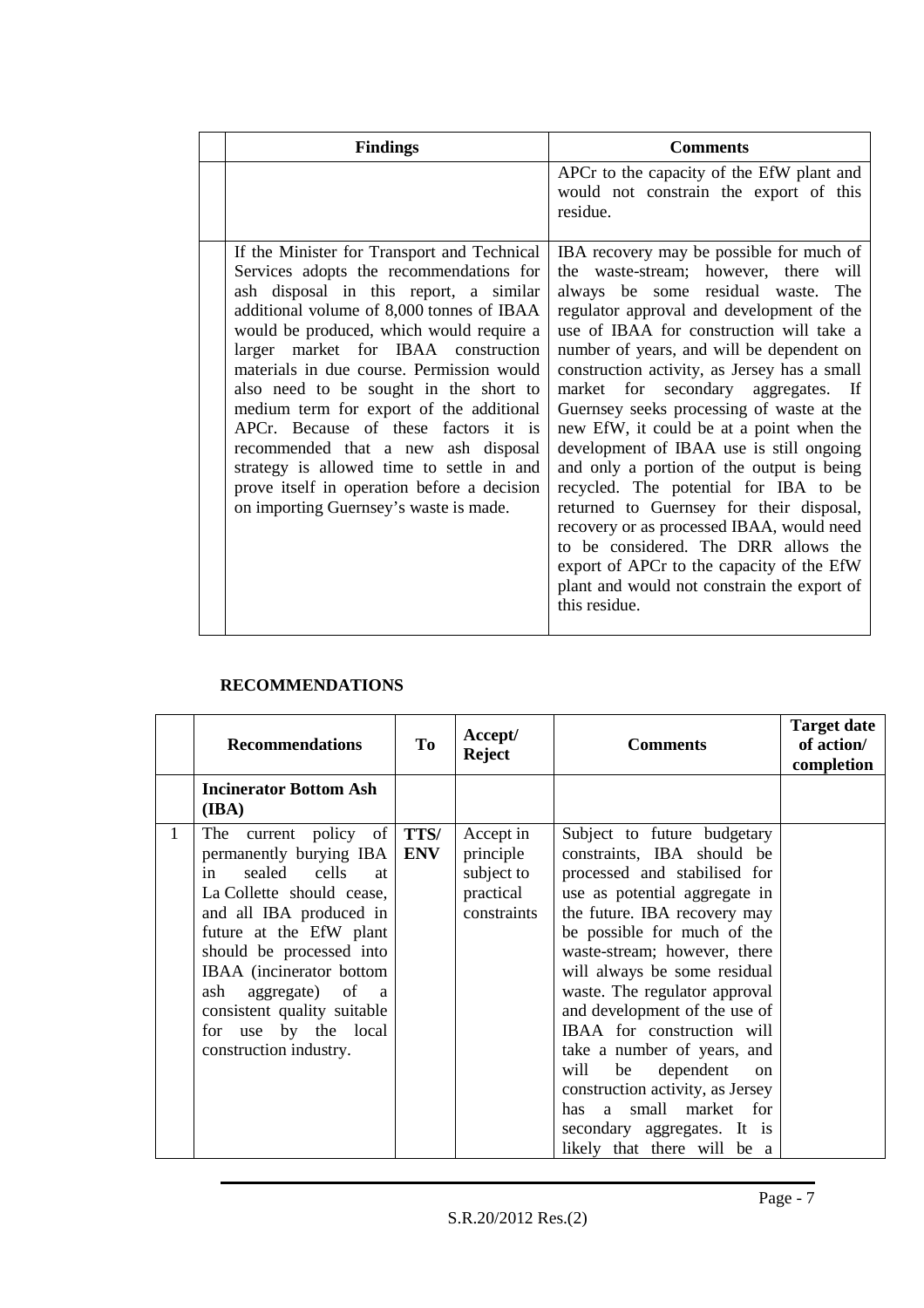|                | <b>Recommendations</b>                                                                                                                                                                                                                                                                                                                                                                                      | <b>To</b>          | Accept/<br><b>Reject</b> | <b>Comments</b>                                                                                                                                                                                                                                                                                                                                                                                            | <b>Target date</b><br>of action/<br>completion |
|----------------|-------------------------------------------------------------------------------------------------------------------------------------------------------------------------------------------------------------------------------------------------------------------------------------------------------------------------------------------------------------------------------------------------------------|--------------------|--------------------------|------------------------------------------------------------------------------------------------------------------------------------------------------------------------------------------------------------------------------------------------------------------------------------------------------------------------------------------------------------------------------------------------------------|------------------------------------------------|
|                |                                                                                                                                                                                                                                                                                                                                                                                                             |                    |                          | stockpile<br>$% \left( \left( \mathcal{A},\mathcal{A}\right) \right) =\left( \mathcal{A},\mathcal{A}\right)$ of<br><b>IBA</b><br>at<br>La Collette from the new plant<br>production to date for some<br>time into the future.                                                                                                                                                                              |                                                |
| 2              | Transport and Technical<br>Services should prioritise<br>discussions with potential<br>commercial partners to<br>develop a local market for<br>recycled IBAA product(s),<br>with the aim of ensuring<br>that the full volume of<br>aggregate produced<br>at<br>La Collette can in future<br>be utilised in preference to<br>continued importation or<br>local extraction of raw<br>materials for aggregate. | <b>TTS</b>         | Accept                   | A dialogue with commercial<br>partners has commenced with<br>a view to achieving IBAA<br>usage development with a<br>potential benefit of a small<br>reduction in the quarrying of<br>virgin aggregates.                                                                                                                                                                                                   |                                                |
| 3              | The Department should<br>investigate possibilities for<br>reducing the legacy of<br>existing<br>ash<br>cells<br>at<br>La Collette by mining any<br>cells filled with IBA since<br>the start of operation of<br>the new EfW plant, if<br>ongoing tests prove that<br>the quality of this ash<br>makes it<br>suitable<br>for<br>processing into IBAA.                                                         | <b>TTS</b>         | Accept                   | It is accepted that the IBA<br>from the new plant in the new<br>IBA-only<br>cells<br>could<br>potentially be recovered for<br>use, in part. However, it is<br>likely that there will be a<br>stockpile<br>of<br><b>IBA</b><br>at<br>La Collette from the new plant<br>production to date for some<br>time into the future, as the<br>construction market demand<br>for secondary aggregates is<br>limited. |                                                |
|                | <b>Air Pollution Control</b><br><b>Residues (APCr)</b>                                                                                                                                                                                                                                                                                                                                                      |                    |                          |                                                                                                                                                                                                                                                                                                                                                                                                            |                                                |
| $\overline{4}$ | alternative<br>the<br>An<br>to<br>current storage of APCr in<br>Cell 33 should be agreed<br>and the<br>between TTS<br>regulator as a matter of<br>urgency, to avoid the need<br>for construction<br>of a<br>second cell for APCr<br>storage.                                                                                                                                                                | TTS/<br><b>ENV</b> | Superseded               | The approval of the DRR now<br>means that export will be<br>possible for the next 3 years<br>and that a successor cell to<br>Cell 33 will not be required<br>during that period.                                                                                                                                                                                                                           |                                                |
| 5              | Subject to acceptance of<br>Duly<br>Reasoned<br>the<br>Request (DRR) recently<br>applied<br>for<br>by<br>the                                                                                                                                                                                                                                                                                                | TTS/<br><b>ENV</b> | Agreed                   | The Minister is very keen to<br>export the backlog of APCr in<br>Cell 33 and has initiated a<br>procurement process to seek a                                                                                                                                                                                                                                                                              |                                                |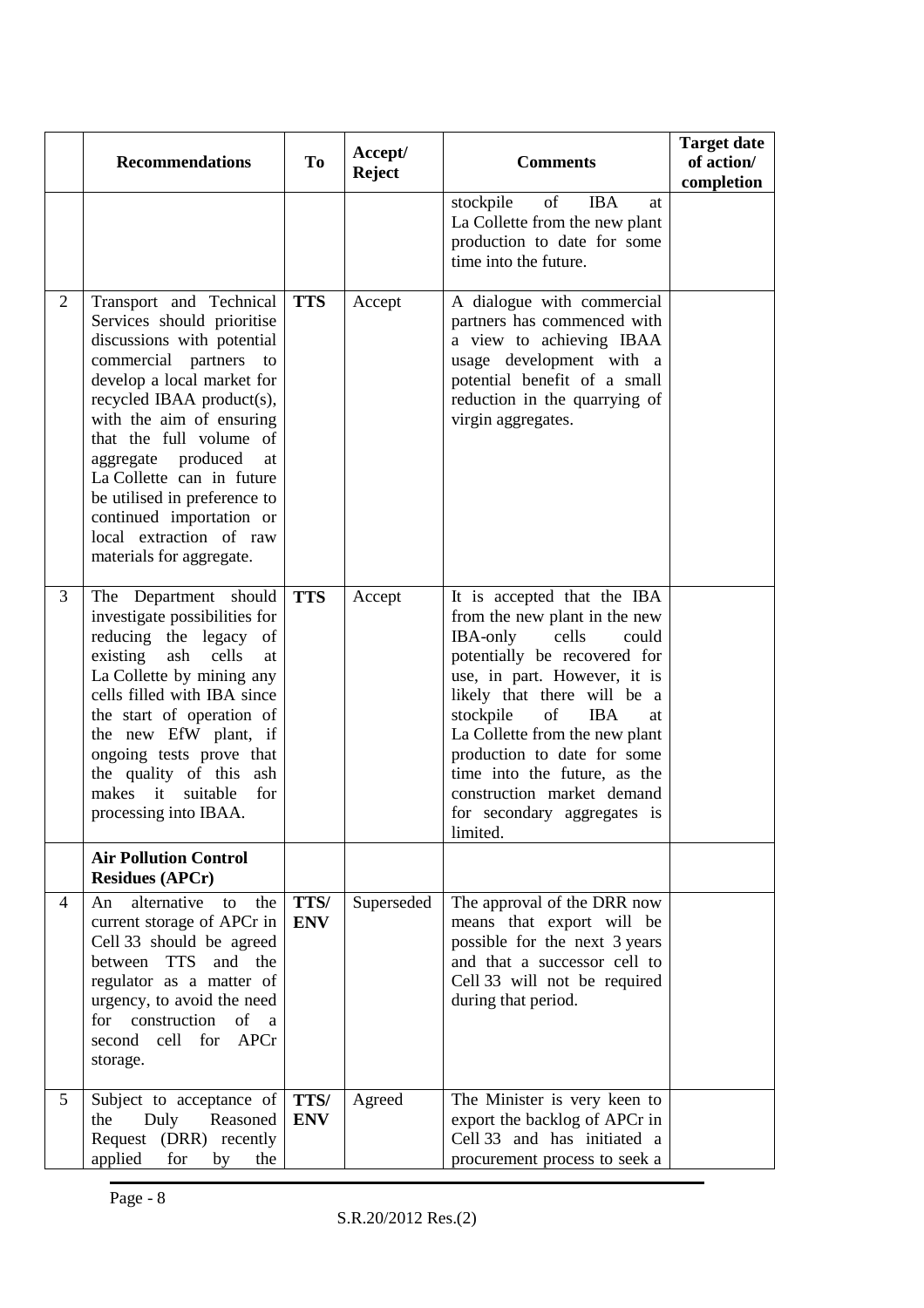|        | <b>Recommendations</b>                                                                                                                                                                                                                                                                           | To                 | Accept/<br><b>Reject</b>                                                                | <b>Comments</b>                                                                                                                                                                                                                                                                                                                                                                                                                                                                                                                                                                                                                                | <b>Target date</b><br>of action/<br>completion |
|--------|--------------------------------------------------------------------------------------------------------------------------------------------------------------------------------------------------------------------------------------------------------------------------------------------------|--------------------|-----------------------------------------------------------------------------------------|------------------------------------------------------------------------------------------------------------------------------------------------------------------------------------------------------------------------------------------------------------------------------------------------------------------------------------------------------------------------------------------------------------------------------------------------------------------------------------------------------------------------------------------------------------------------------------------------------------------------------------------------|------------------------------------------------|
|        | of<br>the<br>Department<br>Environment on behalf of<br>TTS, the backlog of APC<br>residues currently stored<br>Cell 33<br>should<br>be<br>in<br>exported to an approved<br>disposal facility as soon as<br>possible.                                                                             |                    |                                                                                         | the<br>contractor<br>to<br>remove<br>material for disposal/recovery<br>as soon as possible, subject to<br>budgetary constraints.                                                                                                                                                                                                                                                                                                                                                                                                                                                                                                               |                                                |
| 6      | Once<br>backlog<br>the<br>is<br>appropriate<br>exported,<br>infrastructure<br>should be<br>enable<br>constructed<br>to<br>temporary<br>storage<br>of<br>subsequently<br><b>APCr</b><br>generated by the plant,<br>prior to export for disposal<br>at the same facility at<br>economic intervals. | TTS/<br><b>ENV</b> | Agreed                                                                                  | <b>APCr</b><br>likely<br>is<br>be<br>to<br>accumulated for export in dry<br>powder form, which could be<br>in a silo at the new EfW or in<br>powder<br>tanker<br>shipping<br>containers/lorries. This will be<br>explored<br>in<br>the<br>current<br>procurement process.                                                                                                                                                                                                                                                                                                                                                                      |                                                |
| $\tau$ | Export for disposal should<br>only continue for<br>the<br>duration of the<br>initial<br>approval provided under<br>the DRR (understood to be<br>3 years).                                                                                                                                        | TTS/<br><b>ENV</b> | Agreed in<br>principle<br>subject to<br>economic<br>recovery<br>options<br>availability | Minister<br>The<br>agrees<br>that<br>export for disposal is a likely<br>option<br>that<br>the<br>current<br>procurement<br>will<br>process<br>conclude with; however, the<br>Minister is keen, if available<br>and economic, to send the<br>APCr output over the next<br>3 years<br>to<br>the<br><b>UK</b><br>for<br>recovery. The development of<br>other processes in the future<br>would be<br>considered<br>for<br>adoption in the next APCr<br>If<br>management<br>contract.<br>economic recovery options are<br>not available for the next DRR<br>period,<br>application to<br>${\rm an}$<br>extend the DRR for APCr<br>would be needed. |                                                |
| 8      | Options<br>for export<br>to<br>recovery<br>rather<br>than<br>disposal in the UK and<br>elsewhere<br>should<br>be<br>reviewed<br>regular<br>at<br>intervals, with particular<br>attention<br>developing<br>to<br>technologies<br>such<br><b>as</b><br>accelerated<br>carbonation,                 | TTS/<br><b>ENV</b> | Agreed<br>subject to<br>commercial<br>contract<br>obligations                           | The development of other<br>processes in the future would<br>be considered for adoption in<br>the next APCr management<br>contract.                                                                                                                                                                                                                                                                                                                                                                                                                                                                                                            |                                                |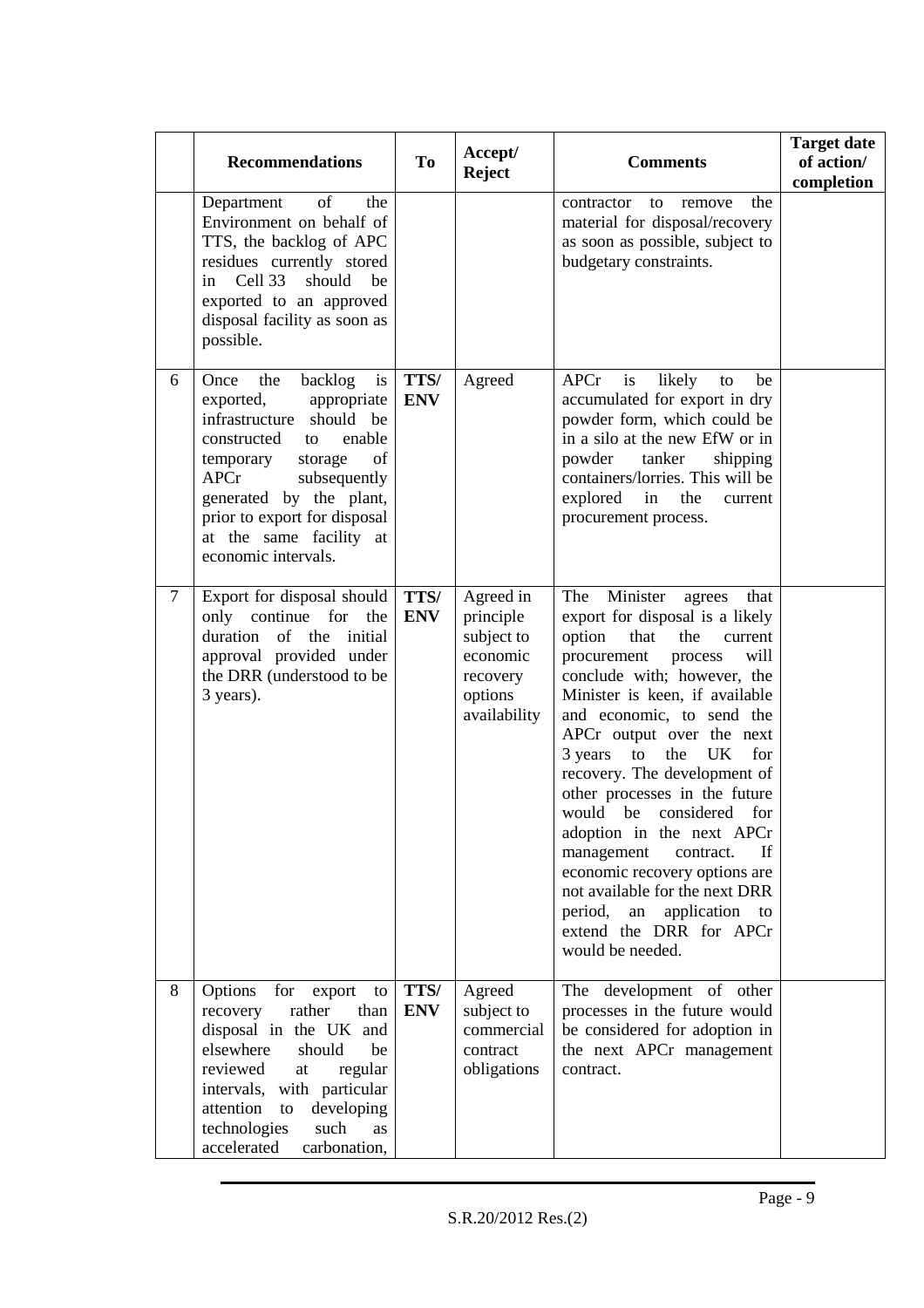|    | <b>Recommendations</b>                                                                                                                                                                                                                                                                                                                                                                                                      | <b>To</b>          | Accept/<br><b>Reject</b>                                              | <b>Comments</b>                                                                                                                                                                                                                                                                                                                                                                                                                                             | <b>Target date</b><br>of action/<br>completion |
|----|-----------------------------------------------------------------------------------------------------------------------------------------------------------------------------------------------------------------------------------------------------------------------------------------------------------------------------------------------------------------------------------------------------------------------------|--------------------|-----------------------------------------------------------------------|-------------------------------------------------------------------------------------------------------------------------------------------------------------------------------------------------------------------------------------------------------------------------------------------------------------------------------------------------------------------------------------------------------------------------------------------------------------|------------------------------------------------|
|    | thermal<br>processes,<br>including vitrification, and<br>acid-washing to recover<br>gypsum substitute.                                                                                                                                                                                                                                                                                                                      |                    |                                                                       |                                                                                                                                                                                                                                                                                                                                                                                                                                                             |                                                |
| 9  | In the event that export of<br>the bulk of Jersey's APCr<br>production to a proven<br>recovery process becomes<br>viable (even during the<br>period<br>of<br>the DRR<br>approval), subject to any<br>contractual<br>obligations<br>TTS should take steps to<br>divert exported APCr to a<br>recovery process rather<br>than disposal as soon as<br>practicable.                                                             | TTS/<br><b>ENV</b> | Agreed<br>subject to<br>commercial<br>contract<br>obligations         | Minister<br>The<br>that<br>agrees<br>export for disposal is a likely<br>option<br>that<br>the<br>current<br>procurement<br>process<br>will<br>conclude with; however, the<br>Minister is keen, if available<br>and economic, to send the<br>APCr output over the next<br>3 years<br>to<br>the<br>UK<br>for<br>recovery. The development of<br>other processes in the future<br>would be considered for<br>adoption in the next APCr<br>management contract. |                                                |
| 10 | Department should<br>The<br>continue to<br>investigate<br>possibilities<br>for<br>the<br>recovery of APCr rather<br>than disposal, to ensure<br>that within 3 years<br>all<br>APCr produced can be<br>recovered (either on- or<br>off-Island)<br>via<br>a<br>recognised process<br>that<br>takes into account the<br>principles of the waste<br>hierarchy, best practice<br>and prevailing EU, UK<br>and local legislation. | TTS/<br><b>ENV</b> | Agreed in<br>principle<br>subject to<br>market<br>recovery<br>options | Developing recovery options<br>for APCr will continue to be<br>considered<br>by<br>TTS.<br>Developing processes would<br>be considered for adoption in<br>the next APCr management<br>contract.                                                                                                                                                                                                                                                             |                                                |
|    | <b>Importation of</b><br><b>Guernsey's Waste</b>                                                                                                                                                                                                                                                                                                                                                                            |                    |                                                                       |                                                                                                                                                                                                                                                                                                                                                                                                                                                             |                                                |
| 11 | Prior to any decision on<br>the importation of waste<br>from<br>Guernsey<br>for<br>incineration<br>at Jersey's<br>EfW plant, the new policy<br>for ash disposal including<br>recovery of all IBA and a<br>sustainable<br>solution<br>for<br>should be<br>APCr waste<br>fully proven.                                                                                                                                        | TTS/<br><b>ENV</b> | Reject                                                                | IBA recovery may be possible<br>for much of the waste-stream;<br>however, there will always be<br>some residual waste.<br>The<br>regulator<br>approval<br>and<br>development of the use of<br>IBAA for construction will<br>take a number of years, and<br>will<br>dependent<br>be<br>on<br>construction activity, as Jersey<br>has a small market for                                                                                                      |                                                |